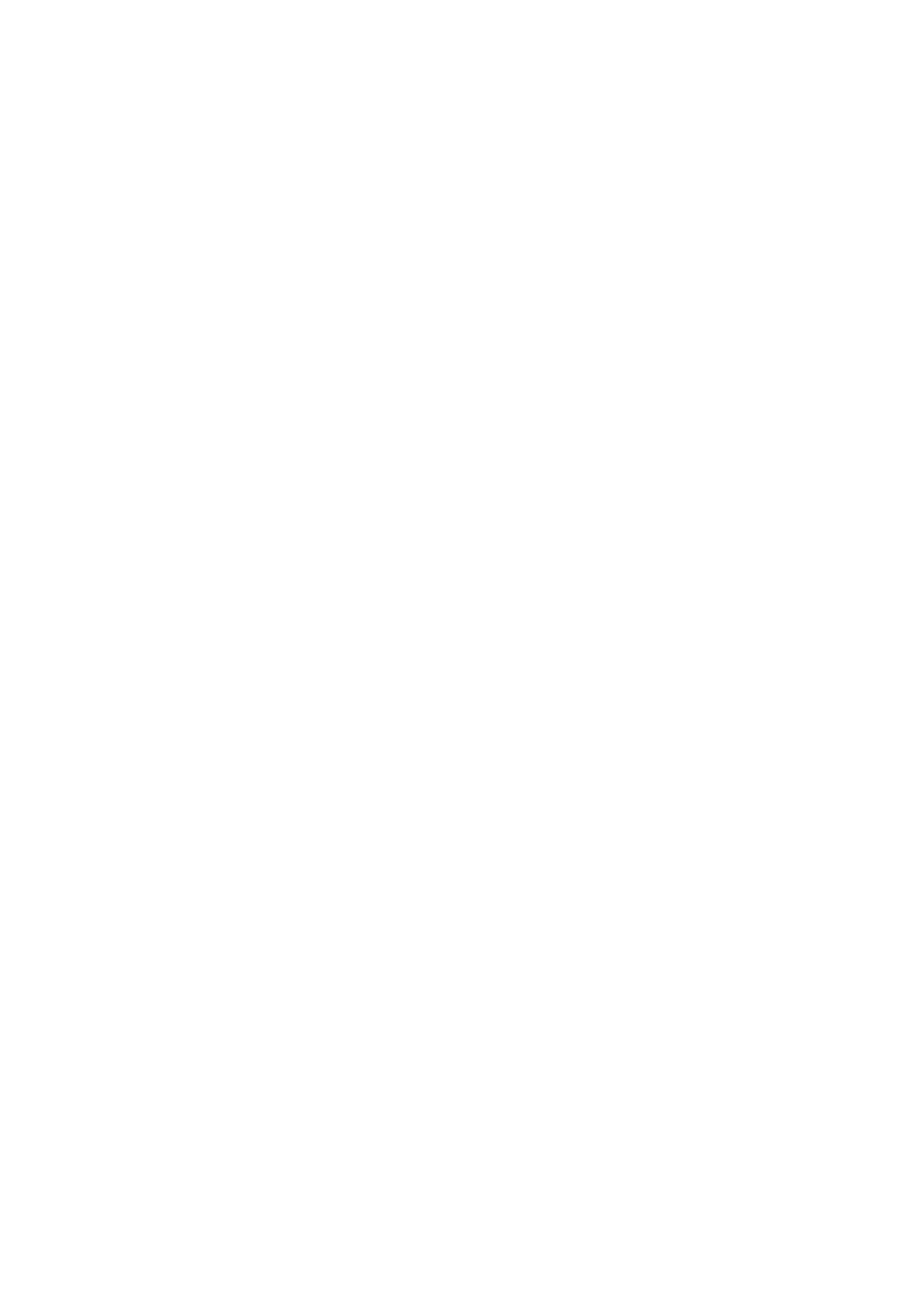# **Table of Contents**

|                        |                                            | Pages        |
|------------------------|--------------------------------------------|--------------|
|                        | Appendix 7.1                               |              |
| 7.1                    | <b>Typical assessment Criteria</b>         |              |
| <b>Table of Tables</b> |                                            |              |
| Table 7-1              | Landscape sensitivity and typical examples |              |
| Table 7-2              | Magnitude of landscape change              | ii           |
| Table 7-3              | Significance of landscape effects          | ii           |
| Table 7-4              | Sensitivity of visual receptors            | Ϊij          |
| Table 7-5              | Magnitude of change to views               | iv           |
| $T_2$ blo 7 $\beta$    | Significance of vigual offects             | $\mathbf{u}$ |

#### Table 7-6 Significance of visual effects<br>Table 7-7 Significance of effect categories iversity in the set of the control of the control of the control o Table 7-7 Significance of effect categories v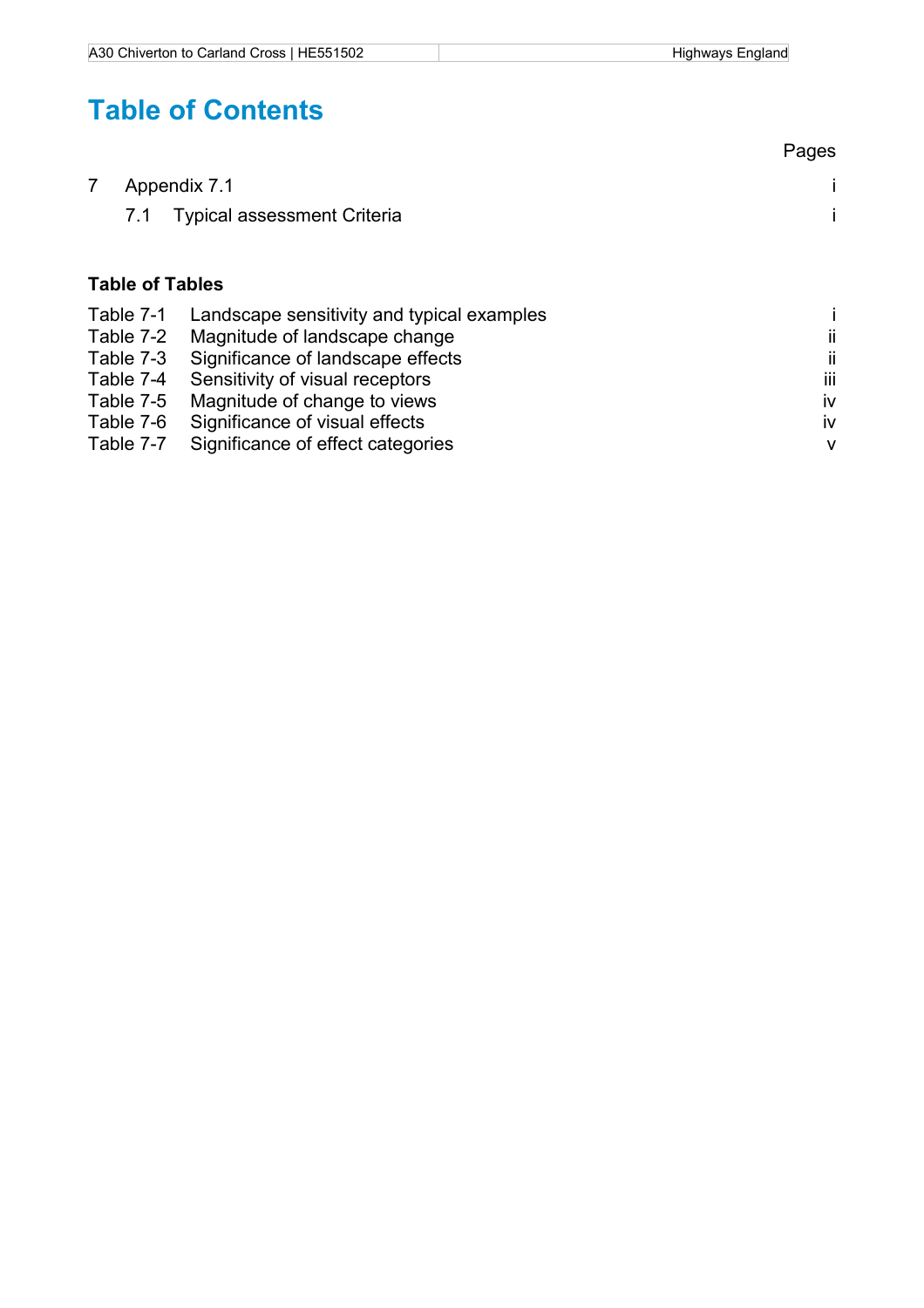# **7 Appendix 7.1**

## **7.1 Typical assessment Criteria**

- 7.1.1 For details of the assessment methodology and how it has been applied please refer to Volume 6 Document Ref 6.2 ES Chapter 7 of the main report.
- Please note that the criteria below are taken from DMRB IAN135/10 and are typical examples. In reality, the nature of receptors and proposed changes may vary such that they fit into other sensitivity or magnitude categories. Where this is the case the judgements made and justification for each assessment is provided in the respective columns in Tables 7.8 – 7.10 below.

| <b>Visual</b><br>receptor<br>sensitivity | <b>Typical definition</b>                                                                                                                                   |
|------------------------------------------|-------------------------------------------------------------------------------------------------------------------------------------------------------------|
| High                                     | Landscapes which by nature of their character would be unable to                                                                                            |
|                                          | accommodate change of the type proposed. Typically, these would be;                                                                                         |
|                                          | Of high quality with distinctive elements and features making a positive contribution to<br>character and sense of place.                                   |
|                                          | Likely to be designated, but the aspects which underpin such value may also be<br>present outside designated areas, especially at the local scale.          |
|                                          | Areas of special recognised value through use, perception or historic and cultural<br>associations.                                                         |
|                                          | Likely to contain features and elements that are rare and could not be replaced.                                                                            |
| Moderate                                 | Landscapes which by nature of their character would be able to partly                                                                                       |
|                                          | accommodate change of the type proposed. Typically, these would be;                                                                                         |
|                                          | Comprised of commonplace elements and features creating generally unremarkable<br>character but with some sense of place.                                   |
|                                          | locally designated, or their value may be expressed through non-statutory local<br>publications.                                                            |
|                                          | Containing some features of value through use, perception or historic and cultural<br>associations.                                                         |
|                                          | Likely to contain some features and elements that could not be replaced.                                                                                    |
| Low                                      | Landscapes which by nature of their character would be able to                                                                                              |
|                                          | accommodate change of the type proposed. Typically, these would be;                                                                                         |
|                                          | Comprised of some features and elements that are discordant, derelict or in decline,<br>resulting in indistinct character with little or no sense of place. |
|                                          | Not designated.                                                                                                                                             |
|                                          | Containing few, if any, features of value through use, perception or historic and cultural<br>associations.                                                 |
|                                          | Likely to contain few, if any, features and elements that could not be replaced.                                                                            |

#### **Table 7-1 Landscape sensitivity and typical examples**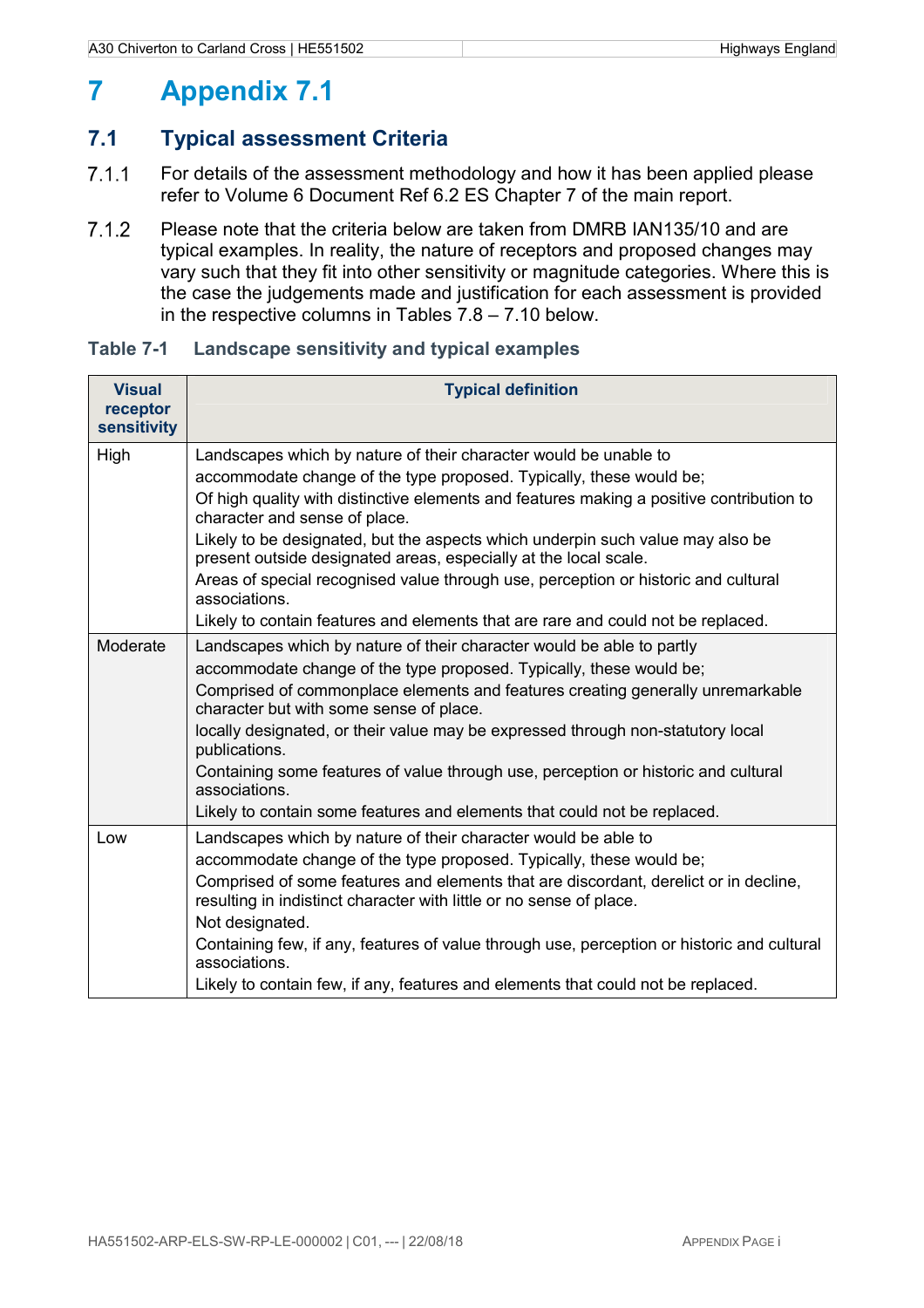### **Table 7-2 Magnitude of landscape change**

| <b>Visual magnitude</b><br>of effect | <b>Typical definition</b>                                                                                                                                                                                                                  |  |  |
|--------------------------------------|--------------------------------------------------------------------------------------------------------------------------------------------------------------------------------------------------------------------------------------------|--|--|
| Major adverse                        | Total loss or large scale damage to existing character or distinctive features and<br>elements, and/or the addition of new but uncharacteristic conspicuous features<br>and elements.                                                      |  |  |
| Moderate adverse                     | Partial loss or noticeable damage to existing character or distinctive features<br>and elements, and/or the addition of new but uncharacteristic noticeable<br>features and elements.                                                      |  |  |
| Minor adverse                        | Slight loss or damage to existing character or features and elements, and/or the<br>addition of new but uncharacteristic features and elements.                                                                                            |  |  |
| Negligible adverse                   | Barely noticeable loss or damage to existing character or features and<br>elements, and/or the addition of new but uncharacteristic features and<br>elements.                                                                              |  |  |
| No change                            | No noticeable loss, damage or alteration to character or features or elements.                                                                                                                                                             |  |  |
| Negligible<br>beneficial             | Barely noticeable improvement of character by the restoration of existing<br>features and elements, and/or the removal of uncharacteristic features and<br>elements, or by the addition of new characteristic elements.                    |  |  |
| Minor beneficial                     | Slight improvement of character by the restoration of existing features and<br>elements, and/or the removal of uncharacteristic features and elements, or by<br>the addition of new characteristic elements.                               |  |  |
| Moderate<br>beneficial               | Partial or noticeable improvement of character by the restoration of existing<br>features and elements, and/or the removal of uncharacteristic and noticeable<br>features and elements, or by the addition of new characteristic features. |  |  |
| Major beneficial                     | Large scale improvement of character by the restoration of features and<br>elements, and/or the removal of uncharacteristic and conspicuous features and<br>elements, or by the addition of new distinctive features.                      |  |  |

## **Table 7-3 Significance of landscape effects**

| <b>Significance</b>                                  | <b>Typical descriptors of effect</b>                                                                                                                                                                                                                                                                             |  |  |  |
|------------------------------------------------------|------------------------------------------------------------------------------------------------------------------------------------------------------------------------------------------------------------------------------------------------------------------------------------------------------------------|--|--|--|
| Very Large<br><b>Beneficial</b><br>(Positive) Effect | The project would:<br>Greatly enhance the character (including quality and value) of the landscape<br>Create an iconic high quality feature and/or series of elements.<br>Enable a sense of place to be created or greatly enhanced.                                                                             |  |  |  |
| Large Beneficial<br>(Positive) Effect                | The project would:<br>Enhance the character (including quality and value) of the landscape.<br>Enable the restoration of characteristic features and elements lost as a result of<br>changes from inappropriate management or development.<br>Enable a sense of place to be enhanced.                            |  |  |  |
| Moderate<br><b>Beneficial</b><br>(Positive) Effect   | The project would:<br>Improve the character (including quality and value) of the landscape.<br>Enable the restoration of characteristic features and elements partially lost or<br>diminished as a result of changes from inappropriate management or<br>development.<br>Enable a sense of place to be restored. |  |  |  |
| <b>Slight Beneficial</b><br>(Positive) Effect        | The project would:<br>Complement the character (including quality and value) of the landscape.<br>Maintain or enhance characteristic features and elements.                                                                                                                                                      |  |  |  |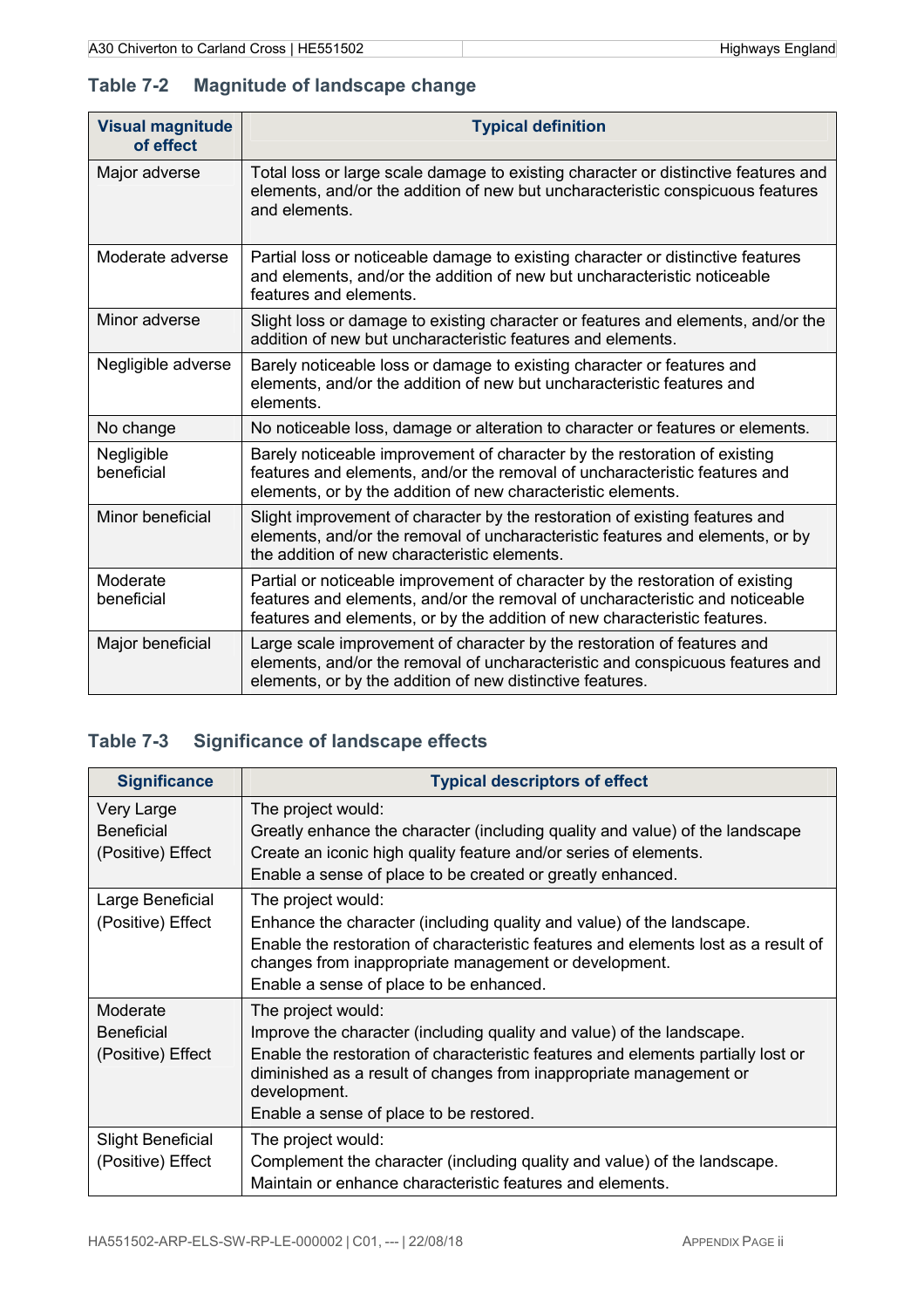| <b>Significance</b>                        | <b>Typical descriptors of effect</b>                                                                                                                                                                                                            |  |  |  |
|--------------------------------------------|-------------------------------------------------------------------------------------------------------------------------------------------------------------------------------------------------------------------------------------------------|--|--|--|
|                                            | Enable some sense of place to be restored.                                                                                                                                                                                                      |  |  |  |
| Neutral effect                             | The project would:<br>Maintain the character (including quality and value) of the landscape.<br>Blend in with characteristic features and elements.<br>Enable a sense of place to be retained.                                                  |  |  |  |
| Slight adverse<br>(negative) effect        | The project would:<br>Not quite fit the character (including quality and value) of the landscape.<br>Be at variance with characteristic features and elements.<br>Detract from a sense of place.                                                |  |  |  |
| Moderate adverse<br>(negative) effect      | The project would:<br>Conflict with the character (including quality and value) of the landscape.<br>Have an adverse impact on characteristic features or elements.<br>Diminish a sense of place                                                |  |  |  |
| Large adverse<br>(negative) effect         | The project would:<br>Be at considerable variance with the character (including quality and value) of<br>the landscape.<br>Degrade or diminish the integrity of a range of characteristic features and<br>elements.<br>Damage a sense of place. |  |  |  |
| Very large<br>adverse<br>(negative) effect | The project would:<br>Be at complete variance with the character (including quality and value) of the<br>landscape.<br>Cause the integrity of characteristic features and elements to be lost.<br>Cause a sense of place to be lost.            |  |  |  |

# **Table 7-4 Sensitivity of visual receptors**

| <b>Visual</b>           | <b>Typical definition</b>                                                                                                                                                                                                                                                                    |
|-------------------------|----------------------------------------------------------------------------------------------------------------------------------------------------------------------------------------------------------------------------------------------------------------------------------------------|
| receptor<br>sensitivity |                                                                                                                                                                                                                                                                                              |
| High                    | Residential properties.<br>Users of PRoW and other recreational trails (e.g. national trails, footpaths, bridleways).<br>Users of recreational facilities where the purpose of that recreation is enjoyment of the<br>countryside (e.g. Country Parks, National Trust or other access land). |
| Moderate                | Outdoor workers.<br>Users of scenic roads, railways or waterways or users of designated tourist routes.<br>Schools and other institutional buildings and their outdoor areas.                                                                                                                |
| Low                     | Indoor workers.<br>Users of main roads (e.g. trunk roads) or passengers in public transport on main<br>arterial routes.<br>Users of recreational facilities where the purpose of that recreation is not related to the<br>view (e.g. sports facilities).                                     |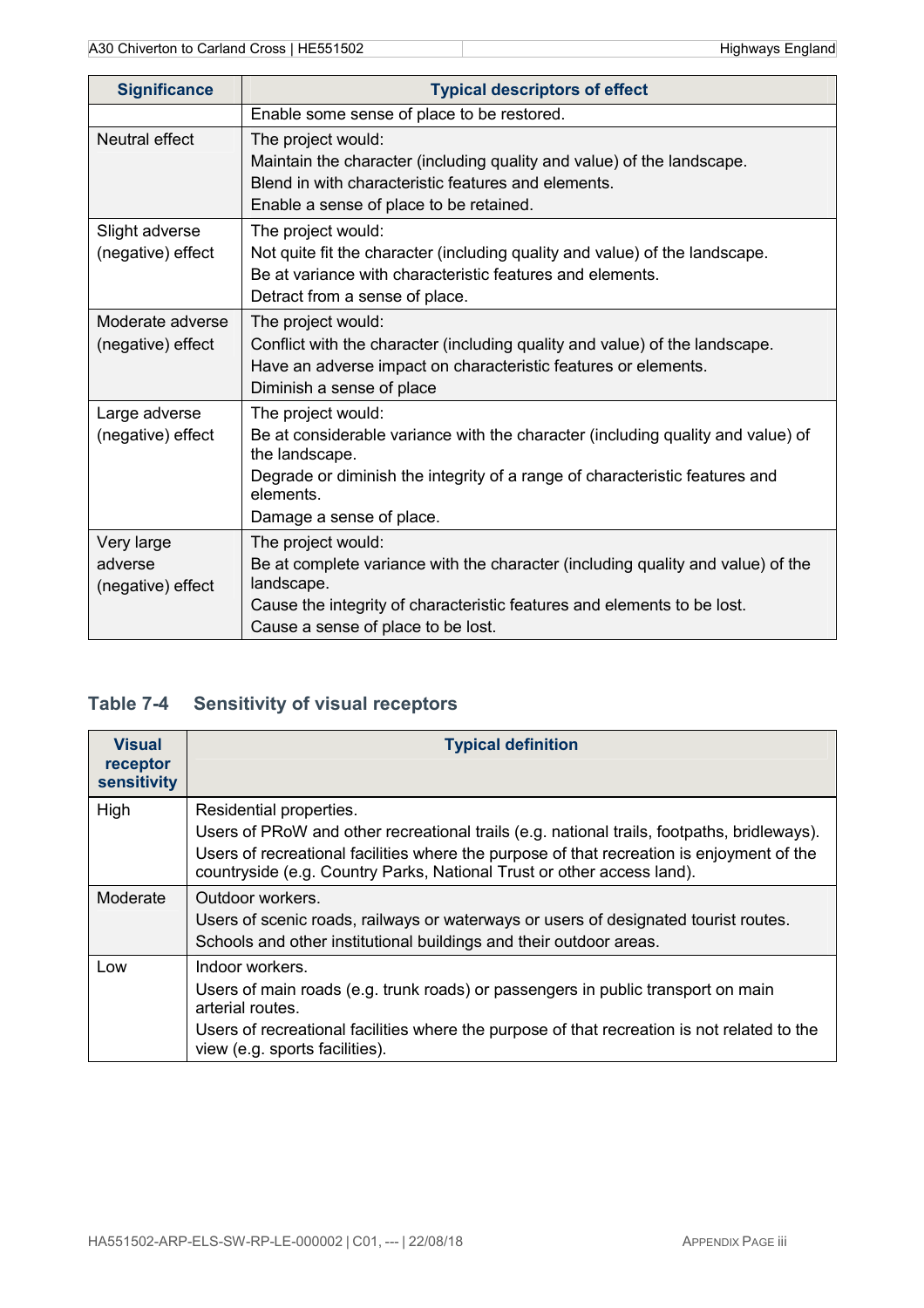### **Table 7-5 Magnitude of change to views**

| <b>Visual magnitude</b><br>of effect | <b>Typical definition</b>                                                                                                                                         |  |  |
|--------------------------------------|-------------------------------------------------------------------------------------------------------------------------------------------------------------------|--|--|
| Major                                | The project, or a part of it, would become the dominant feature or focal point of<br>the view.                                                                    |  |  |
| Moderate                             | The project, or a part of it, would form a noticeable feature or element of the<br>view that is readily apparent to the receptor.                                 |  |  |
| Minor                                | The project, or a part of it, would be perceptible but not alter the overall balance<br>of features and elements that comprise the existing view.                 |  |  |
| Negligible                           | Only a very small part of the project would be discernible, or it is at such a<br>distance that it would form a barely noticeable feature or element of the view. |  |  |
| No Change                            | No part of the project, or work or activity associated with it is discernible.                                                                                    |  |  |

# **Table 7-6 Significance of visual effects**

| <b>Significance</b>      | <b>Typical descriptors of effect</b>                                                                                                                                                |
|--------------------------|-------------------------------------------------------------------------------------------------------------------------------------------------------------------------------------|
| Very large<br>beneficial | The project would create an iconic new feature that would greatly enhance the<br>view.                                                                                              |
| Large beneficial         | The project would lead to a major improvement in a view from a highly sensitive<br>receptor.                                                                                        |
| Moderate<br>beneficial   | The proposals would cause obvious improvement to a view from a moderately<br>sensitive receptor, or perceptible improvement to a view from a more sensitive<br>receptor.            |
| Slight beneficial        | The project would cause limited improvement to a view from a receptor of<br>medium sensitivity, or would cause greater improvement to a view from a<br>receptor of low sensitivity. |
| <b>Neutral</b>           | No perceptible change in the view. Or positive and beneficial effects balance<br>each other out.                                                                                    |
| Slight adverse           | The project would cause limited deterioration to a view from a receptor of<br>medium sensitivity, or cause greater deterioration to a view from a receptor of<br>low sensitivity.   |
| Moderate adverse         | The project would cause obvious deterioration to a view from a moderately<br>sensitive receptor, or perceptible damage to a view from a more sensitive<br>receptor.                 |
| Large adverse            | The project would cause major deterioration to a view from a highly sensitive<br>receptor, and would constitute a major discordant element in the view.                             |
| Very large adverse       | The project would cause the loss of views from a highly sensitive receptor, and<br>would constitute a dominant discordant feature in the view.                                      |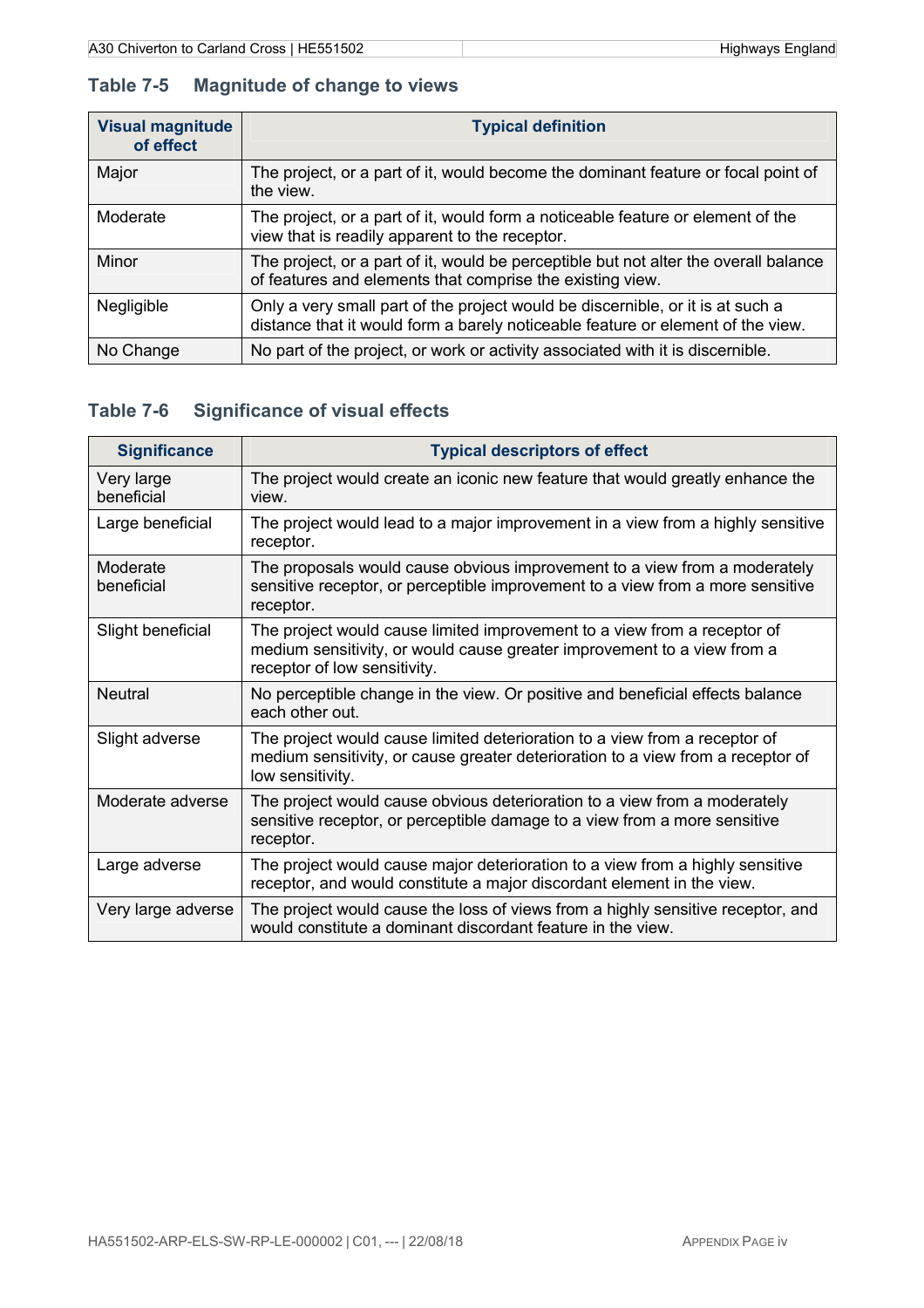# **Table 7-7 Significance of effect categories**

|             |                 | <b>Magnitude of impact</b> |                   |                 |                 |                  |
|-------------|-----------------|----------------------------|-------------------|-----------------|-----------------|------------------|
|             |                 | No change                  | <b>Negligible</b> | <b>Minor</b>    | <b>Moderate</b> | <b>Major</b>     |
| SENSITIVITY | High            | Neutral                    | Slight            | Slight/Moderate | Moderate/Large  | Large/Very Large |
|             | <b>Moderate</b> | Neutral                    | Neutral/Slight    | Slight          | Moderate        | Moderate/Large   |
|             | <b>NOT</b>      | Neutral                    | Neutral/Slight    | Neutral/Slight  | Slight          | Slight/Moderate  |